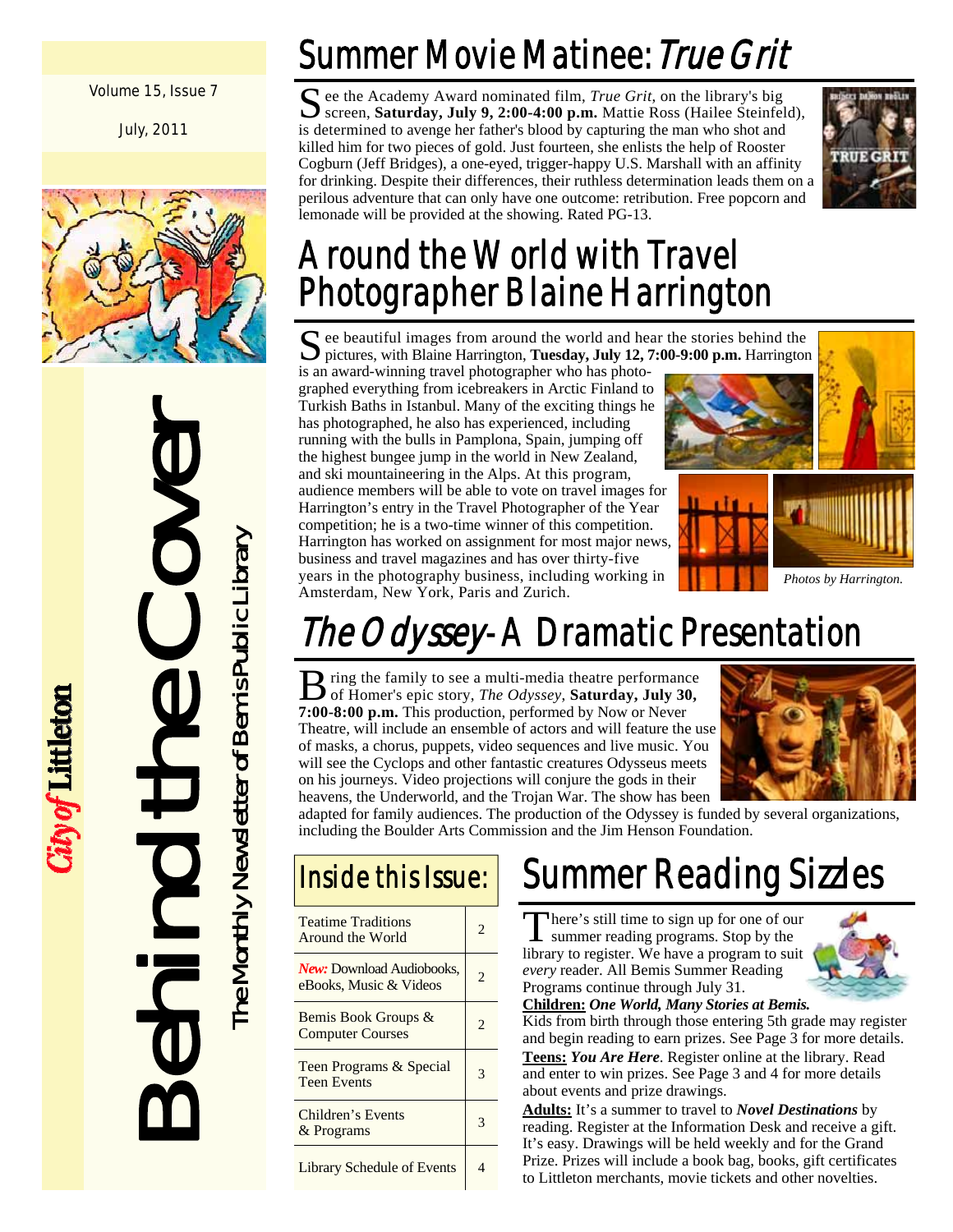## Teatime Traditions Around the World

Take an imaginary trip around the world as you learn about the tea customs from different regions and taste a few exotic teas on **Monday, July 25, 2:00-3:00 p.m.** Speaker Judy Williams is a Certified Tea Specialist who enjoys sharing her passion for tea with others.

### Immigrant Resources Center Needs Volunteers

The Littleton Immigrant Resources Center is looking for volunteers.<br>Citizenship applicants have increased and our ESL-based Language Partners program is still gathering students, so demand is high. If you have an interest in working with people from different cultures, helping them study to become U.S. Citizens, or assisting them in learning English, we would love for **Immigrant Resources Center** you to join us! Please contact Alejandra Harguth at the library at 303-795-3968



**City of Littleton** 

### ownloadables Now Available at Bemis or aharguth@littletongov.org for more information.

 $B$  emis has expanded its services with audiobooks, eBooks, music, and video, available to download. Library card holders can check out and download digital media for adults, teens and children anytime, anywhere by visiting http://bemis.sirsi.net and clicking on "Digital Downloads" or simply going to the website http://coloradodc.lib.overdrive.com.



You can browse the collection, check items out with your library card, and download them to PC, Mac, and many mobile devices. To get started, click on "Digital Downloads" at our online web catalog. Then click on "Across Colorado Digital Consortium" and click on "Quick Start Guide."

## Book Groups at Bemis

 $\sum$  e have a variety of Book Groups that meet throughout the month. Choose a group that suits your interests and schedule. Then join us for some stimulating discussions.

### **Senior Book Club**

**First Monday of each month at 2 p.m.** 

**July 11\*:***World Without End*  by Ken Follett In the town of Kingsbridge, a Gothic cathedral and the priory are at the center of a web of love and hate, greed and pride, ambition and revenge. Propo-



gaths

ERR

**TEMPLAR** 

nents of the old ways fiercely battle those with progressive minds, as the Black Death captures the city.

*\*We will meet on the second Monday in July due to the Fourth of July holiday.* 

**Aug. 1:** *Murder on the Orient Express* 

by Agatha Christie A Russian princess, a Hungarian count, a Swedish beauty, and an assortment of Americans, English and French are brought together

on the elegant Orient Express. A brutal murder and an unexpected blizzard bring in the vacationing Hercule Poirot.

**Sept. 12\*:** *The Templar Legacy*  by Steve Berry Former secret agent Cotton Malone and Stephanie Nelle, a

U.S. Justice Department prosecutor, must solve the mystery of fourteenth-century Templar riches and secrets before Raymond de

Roquefort and his murderous allies prevail. *\*We will meet on the second Monday in Sept. due to the Labor Day holiday.* 

 **Monday Evening Book Group Third Monday of each month at 7 p.m.** 

**July 18:** *The Great Man*  by Kate Christensen Following the death of New York City painter Oscar Feldman, an artist known for his

paintings of the female nude, two rival biographers set out to tell his life story, with the help of Oscar's wife Abigail, sister Maxine, and Teddy, his longtime mistress. A devastating secret threatens to come to light.

**Aug. 15:** *Number9Dream*  by David Mitchell

A young Japanese man's quest to find his estranged



Shadow

bizarre world of mobsters, dream villains and cyber-tricksters.

Traces the intertwined lives of a group of Jewish refugees in New York City in the late 1940s. At its center is Boris Makaver, a pious, wealthy

businessman whose greatest trial is his unstable daughter, Anna. A chain of events disrupts the lives of the close-knit community as each refugee struggles to reconcile the horrific past with the difficult present, as Singer explores both the nature of faith and the nature of love in the aftermath of the Holocaust.

### Computer Services & Computer Classes

B emis has 22 Internet access computers on the lower level of the library, plus another seven located in the Children's Room for use by our



patrons in 5th grade and younger. Also, **wireless Internet access is now available throughout the building for patrons with wireless-enabled laptops.**

 Currently, our computers use Microsoft XP operating systems and Microsoft Office 2003 software that includes Word, Excel, Access, PowerPoint and Publisher. All of our PCs are linked to printers. Printing costs are \$0.10 a page for black only or \$0.50 a page for color. Our computer lab has 12 PCs and may be scheduled for group use. We are happy to assist patrons individually at any time if you need help using the computers or the Internet.

 We also offer *free* computer and Internet classes on a regular basis. To learn about or register for an upcoming class and/or group use of our computer lab, call the library at 303-795- 3961 or stop by the Information Desk.

**All classes and open computer lab are held from 9-10:30 a.m.** *except where noted.*  Currently space is available in these classes:

 **Beginning Access Parts 1 & 2\* MS Office 2003**

 Tues., July 26 (Part 1) & Wed., July 27 (Part 2)  **\****Students should sign up for both classes.* 

- **Beginning Excel MS Office 2003** Tues., July 19; Tues., Aug. 16
- **Intermediate Excel MS Office 2003** Wed., July 20; Wed., Aug. 17
- **Beginning Internet** Sat., July 16; Wed., Aug. 3
- **Beginning PowerPoint MS Office 2003** Tues., Aug. 23
- **Beginning Windows XP** Tues., July 5
- **Beginning Word MS Office 2003** Tues., July 12; Tues., Aug. 9
- **Intermediate Word MS Office 2003** Wed., July 13; Wed., Aug. 10
- **Computer Comfort** Sat., July 2; Tues., Aug. 2
- **Library Databases** Wed., Aug. 24
- **Using the Library Catalog** Tues., Aug. 30
- **Open Computer Lab** *Every* **Thursday** No registration required. Receive one-on-one time with a computer class instructor.



parents throws him into a

**Sept. 19:** *Shadows on the Hudson* 

**by Isaac Singer** 

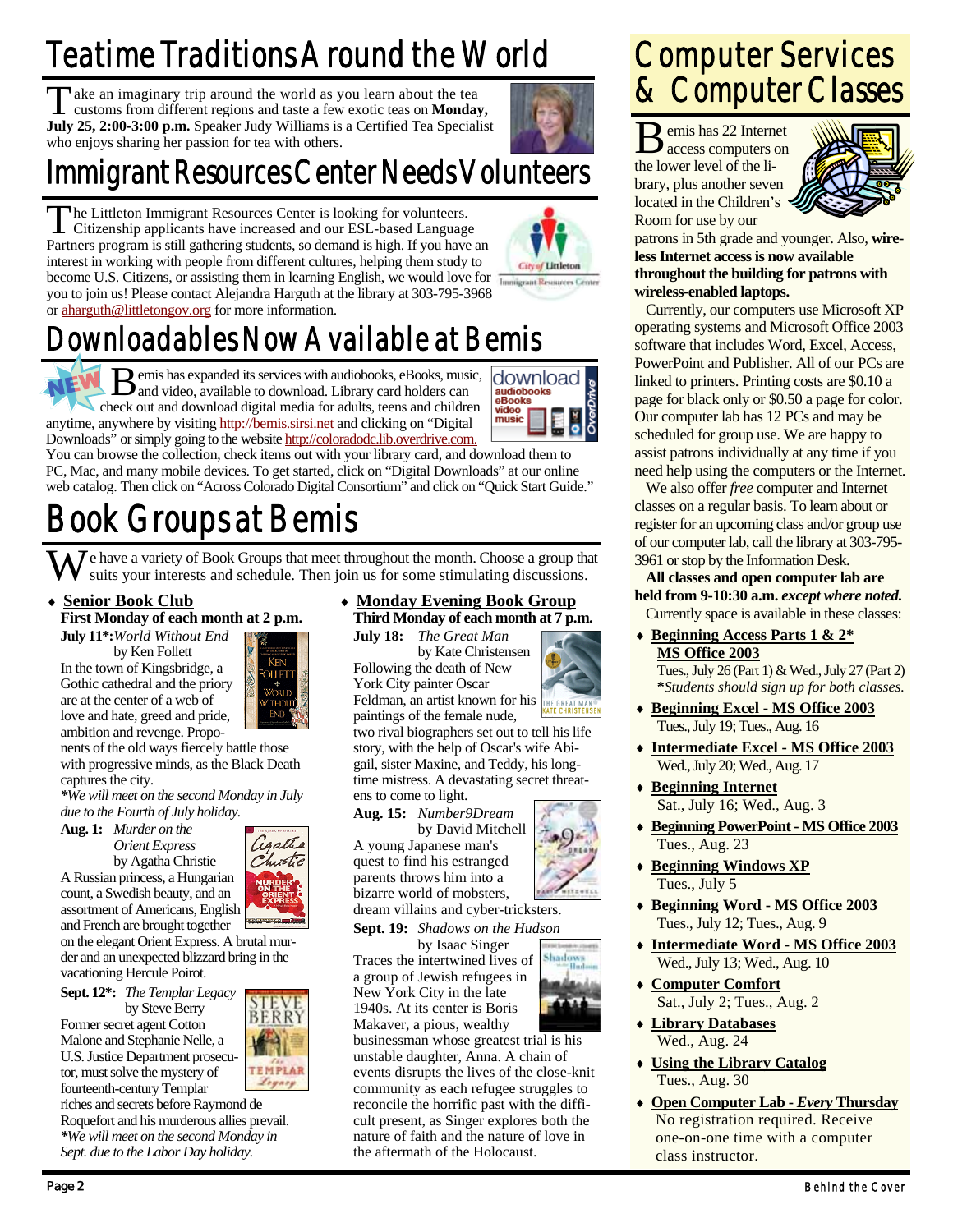

For more information, call teen librarian<br>Mark Decker at the library, 303-795-3961, or check the Bemis teen blog site online at http://bemisteen.blogspot.com.

Join other teens for the following activities: ◆ Read the Movie Club

### **First Sat. of the month @ noon**

Our new **Read the Movie Club** will discuss a book, then watch the movie. *Join us even if you haven't read the book.* As a special bonus, every few months, we'll take a field trip to the local movie theater to check out a flick -

*free!* Don't miss our July movie, *Diary of a Wimpy Kid: Roderick Rules.* Rated PG. Free popcorn and lemonade

will be provided.

**July 2:** *Diary of a Wimpy Kid: Roderick Rules*  **Aug. 6:** To be determined **Sept. 3:** To be determined



**Wii & Kinect** - Third Thursdays @ 3:30 p.m. Play a different video game each month! Check out our new Xbox Kinect system. *July 21: Special time: 11 a.m.-1:00 p.m.* 

Dancing game on one machine, tourney on the other

**Aug. 18:** Racing games on both machines **Sept. 15:** To be determined

 **Teen Advisory Group (TAG) Fourth Friday of the month @ 3:30 p.m. July 22:** Fall Planning **Aug. 26:** No meeting scheduled

### Teen Summer Reading YOU ARE HERE!

R egister online at the library from the link located on the Bemis home page. We will have prize drawings every two weeks. All participants who complete the program will receive a free book. Plus, creative programs and events will be happening throughout the summer. Join us for these events in July:

- **Read the Movie Club Sat., July 2, noon No registration required.**  *Diary of a Wimpy Kid: Roderick Rules*  Rated PG.
- **Science Matters! Fantastic Flight Thurs., July 7, 1:00 p.m.**  *\*Registration Required.* Blast off to an-

other world as you explore the properties of flight. These experiments show how powerful air actually is! Activities may include shooting an air cannon, starting a rocket engine, and even launching rockets.

 **The Magic of Blake Nielsen Thurs., July 14, 2:00 p.m.** 

*(Continued on page 4)* 

# Children's Programs







**Summer Reading 2011 - One World, Many Stories at Bemis!** For kids from birth through those entering 5th grade. Pick up a *Reading Record* to track summer reading time and collect prizes along the way. Prizes include a free book, merchant certificates and a chance in our

weekly prize drawings. Visit us to register and find out more. All Bemis Summer Reading Programs continue through July 31.

### **July Entertainers for Ages 3 and Up:**

These programs are for families with kids ages 3 years and up. **All shows begin at 2 p.m.** 

- **Wednesday, July 6, 2:00 p.m.:** *Scott McCray Now That's Funny* A unique, fresh and delightful way of magic and laughter will delight kids of all ages..
- **Wednesday, July 13, 2:00 p.m.:** *Jim Jackson Clown Around the World* Mr. Guffaw sets out on an around the world adventure to discover what makes us laugh. Along the way, we meet clowns from many different cultures and periods of time.
- **Wednesday, July 20, 2:00 p.m.:** *PlayGround Theatre presents Funny Fairy Tales*  Get ready for lots of laughs, great music and zany characters that kids will love.
- **Wednesday, July 27, 2:00 p.m.:** *Peter Davison Poet of Motion* Peter will transform the stage into a magical world of motion. From a rhythmic mix of juggling and drumming to a precarious act atop a six-foot unicycle, Peter presents a kinetic celebration of life that will be enjoyed by all ages.

### **July School-Age Activities for Grades 1-5:**

For kids entering grades 1-5. All shows are on Tuesdays at various times. *Reservations required one week in advance.* 

- **Tuesday, July 5, 2:00 p.m.:** *Gnomeo & Juliet*  Join us for feuding garden gnomes, romance and great movie snacks. Rated G. Running time: 84 minutes.
- **Tuesday, July 12:** *Mask Making* **Grades 1-3 @ 1:00 p.m. Grades 3-5 @ 3:00 p.m.**
	- Join local artist Betsy Tobin to make performance masks.
- **Tuesday, July 19:** *Circus School* **Grades 1-3 @ 1:00 p.m. Grades 3-5 @ 3:00 p.m.** Bill Patterson will perform and teach circus tricks.
- **Tuesday, July 26, 2:00 p.m.:** *Bug Bites Café*



### Discover bug cuisine from cultures around the world. Meet live animals who have been on the menu and taste a few buggy treats yourself!

- Weekly Story Times & Ongoing Activities
- **Story Box: Ages infant-36 months Tuesdays at 9:30 a.m. or 10:30 a.m. Wednesdays and Fridays at 9:30 a.m.**  A 30-minute session for children and a caring adult introducing the joy of reading. *Space is limited; free tickets are available one week in advance.*
- **Preschool Story Time: Ages 3-kindergarten Thursdays at 10:30 a.m. or 1:30 p.m.**  Thirty minutes of stories, songs, and activities with a *puppet show*  **on July 7.**
- $\triangleleft$  **Theater Time:** Ages 3 years  $5^{\text{th}}$  grade **Fridays at 10:30 a.m.**  Independent story sessions with fun stories and weekly puppet shows.
- **Paws to Read: For grades 1-5**

**Third Saturdays, 10:00 a.m.-noon. July 16:** Readers in grades 1-5 can practice reading with a furry friend. Please call 303-795-3961 to register for a 20-minute spot. Presented by the American Humane Association.